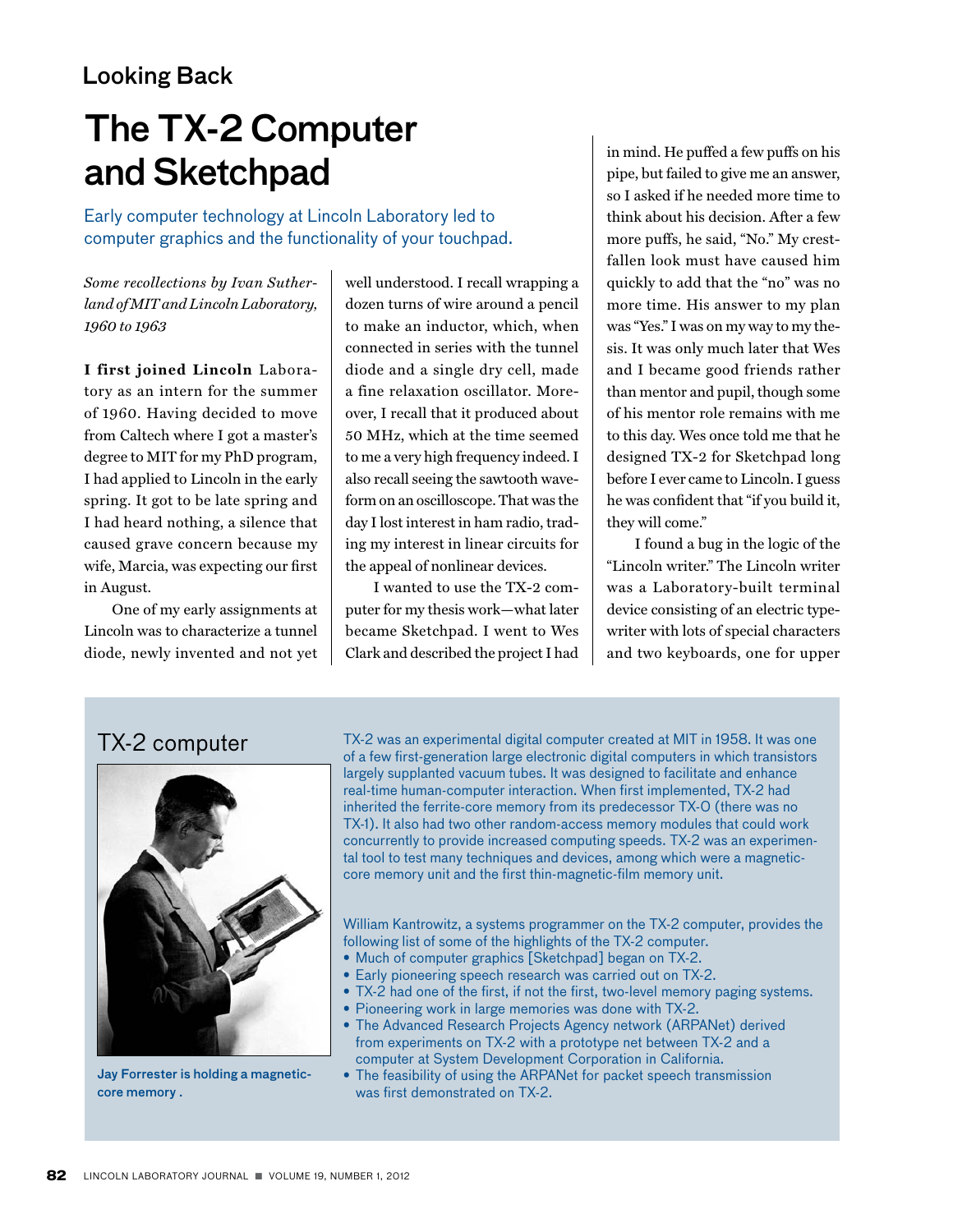## Looking Back

case and one for lower case. There were about a dozen Lincoln writers in the Laboratory, each built into a small table with casters. The bug, as I recall it, had to do with a particular problem with changing case. On the tape a "change to uppercase" mark served to herald each string of uppercase characters, and a "change to lowercase" mark served to herald each string of lowercase characters.

I think the bug was that the reset worked from the keyboard but not when one typed from paper tape. I went to my boss of the time, Jack Mitchell, and reported the bug. I was surprised to hear him ask me to propose a fix. I was even more surprised when my proposed fix, which involved half a dozen additional relays, was adopted and built into all Lincoln writers. Although I had

a master's degree from Caltech, my engineering skill had never before been taken seriously; the memory remains vivid. Part of education is learning to take one's place in professional life.

Although enormous both in physical size and in capacity for its day, TX-2 operated like a personal computer. Users sat at the console and debugged code or did experi-

#### **Sketchpad**

The Sketchpad system was the first graphical computer interface. It made it possible for a man and a computer to converse rapidly through the medium of line drawings. Heretofore, most interaction between man and computers had been slowed down by the need to reduce all communication to written statements that could be typed; in the past, we had been writing letters to, rather than conferring with, our computers. For many types of communication, such as describing the shape of a mechanical part or the connections of an electrical circuit, typed statements can prove cumbersome. The Sketchpad system, by eliminating typed statements in favor of line drawings, opened up a new area of man-machine communication. The currently used graphical user interface, or GUI, was based on Sketchpad.



Ivan Sutherland is shown working with Sketchpad. The lightpen, shown below, and the keyboard function control are the precursors for the mouse and right and left mouse-clicks prevalent today.